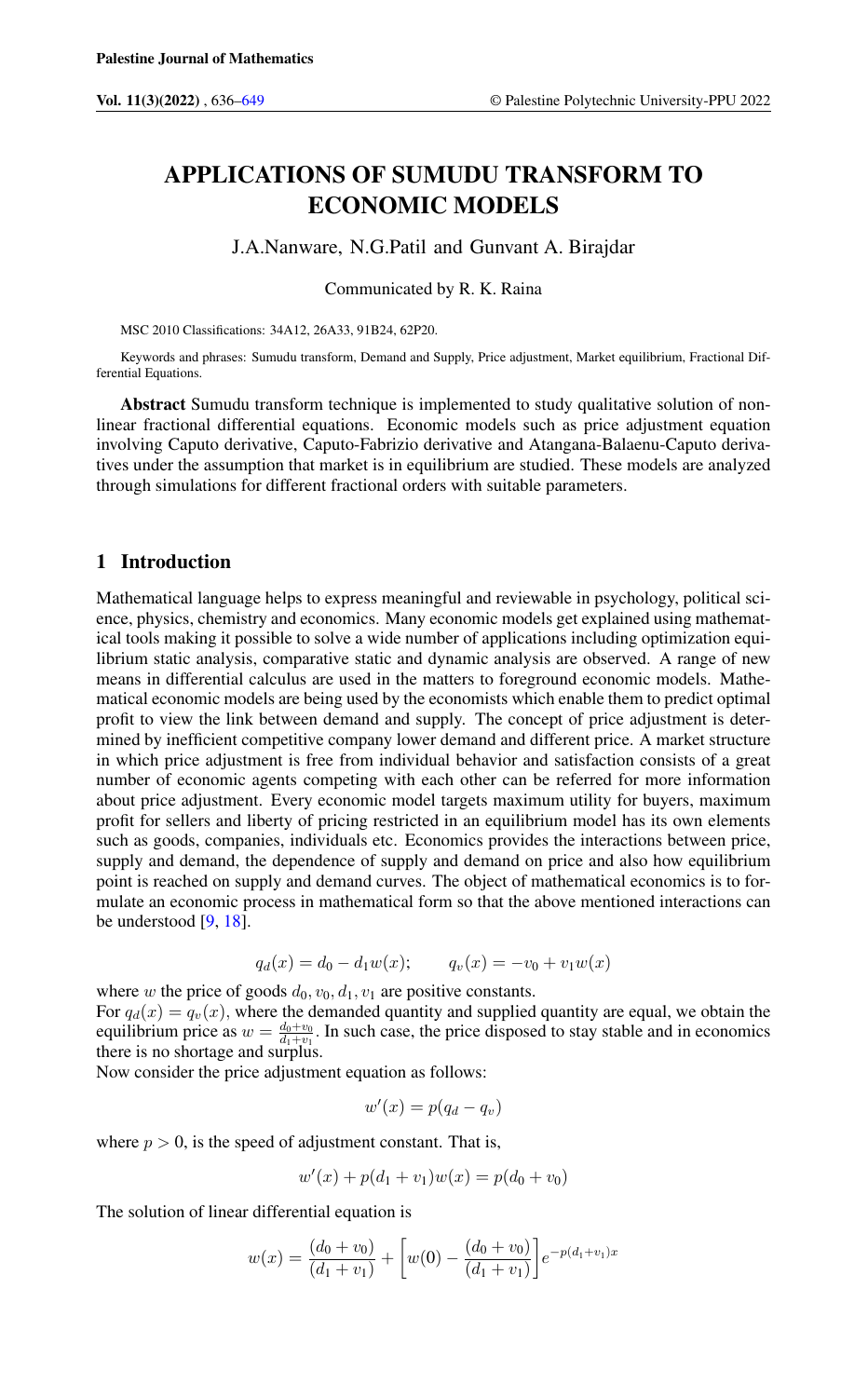where  $w(0)$  is the price at the time  $x = 0$  and here we do not attention to the expectation of agents in market.

From the above equation, if we consider the prospects of agents, the request and supply functions involving additional factors  $d_2$  and  $v_2$  alters as:

$$
q_d(x) = d_0 - d_1 w(x) + d_2 w'(x); \qquad q_v(x) = v_0 - v_1 w(x) - v_2 w'(x).
$$

Equating  $q_d(x)$  and  $q_v(x)$ , we obtain

$$
w'(x) - \frac{(d_1 + v_1)}{(d_2 + v_2)}w(x) = \frac{(d_0 + v_0)}{(d_2 + v_2)}
$$

The solution of above linear differential equation is

$$
w(x) = \frac{(d_0 + v_0)}{(d_2 + v_2)} + \left[w(0) - \frac{(d_0 + v_0)}{(d_1 + v_1)}\right] e^{\frac{(d_1 + v_1)}{(d_2 + v_2)}x}
$$

If the price of goods raise, buyers itch to purchase more before price rises to break even and accordingly vendors disposed to offer less in order to make a earn higher prices in later times. The model under study has the condition  $q_d(x) = q_v(x)$ . Furthermore, when  $w'(x) = 0$  for all  $x > 0$ , market is in a changing economy which means dynamic equilibrium.

In recent years considerable interest in fractional calculus has been stimulated by the applications in different fields of science, including numerical analysis, economics and finance, engineering, physics, nanotechnology, bioengineering etc.[\[15\]](#page-12-3) which is being used widely applied by researchers such as Caputo[\[8\]](#page-12-4), Baleanu et.al[\[4\]](#page-12-5), Miller and Ross, Podlubny[\[15\]](#page-12-3). The integral transform method is an efficient method to solve the differential equations [\[14,](#page-12-6) [15\]](#page-12-3). Integral transforms were extensively used in several works on the theory and application of integral transforms such as Laplace, Sumudu, Fourier, Mellin [\[5,](#page-12-7) [6,](#page-12-8) [19,](#page-12-9) [21\]](#page-13-0). The Sumudu transform is one of the best integral transform. Birajdar et al. [\[12\]](#page-12-10) obtained analytical Solution of  $\psi$  fractional initial value problems by using sumudu transform. The economic models with Caputo derivative [\[10\]](#page-12-11), Caputo-Fabrizio [\[17\]](#page-12-12) and Atangana-Baleanu fractional derivatives [\[7,](#page-12-13) [20\]](#page-13-1) have been presented recently. The economic model such as price adjustment equation was studied by Acay et.al. using Laplace transform technique [\[2\]](#page-12-14). The Sumudu transform method to solve economic models were studied [\[13,](#page-12-15) [19\]](#page-12-9) by Goswami et.al. and Watagula. This motivates us to consider an economic model with Caputo derivative, Caputo-Fabrizio (CFC) and Atangana-Baleanu derivatives (ABC)for price adjustment equation associated with demand and supply in market. In this paper we study economic models which involve Caputo, CFC, ABC type fractional derivatives using Sumudu transform method.

We organize the paper as follows: Some fundamental definitions and theorems are presented in section 2. In section 3 Caputo, CFC, and ABC economic models are solved by impact of the non-local fractional operators. In section 4, comparative analysis and discussion. In section 5, Graphics and finally results concluded some significant discussions.

### 2 Preliminaries

In this section we consider some definitions, theorems, properties and results required in further sections.

**Definition 2.1.** The classical Mittag-Leffler function with one parameter  $E_{\alpha}(v)$  is

$$
E_{\alpha}(v) = \sum_{k=0}^{\infty} \frac{v^k}{\Gamma(\alpha k + 1)}, \quad \alpha > 0
$$

**Definition 2.2.** The classical Mittag-Leffler function with two parameter is  $E_{\alpha,\beta}(v)$  is

$$
E_{\alpha,\beta}(v) = \sum_{k=0}^{\infty} \frac{v^k}{\Gamma(\alpha k + \beta)}, \quad \alpha, \beta \in C, \quad Re(\alpha) > 0
$$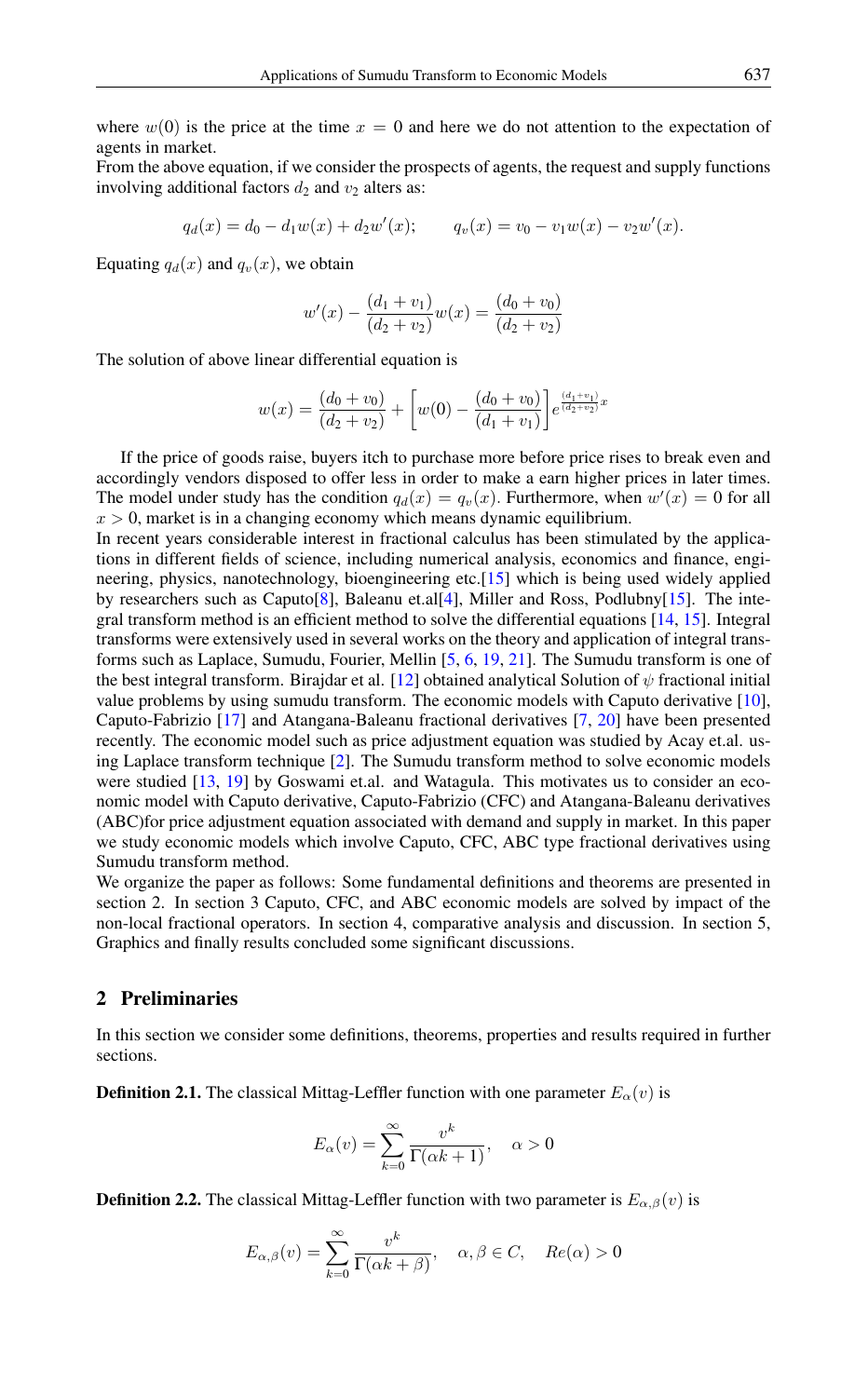**Definition 2.3.** The left-sided and right-sided Caputo-fractional derivatives of order  $\alpha$  are defined by

$$
{}_{a}^{c}D^{\alpha}w(x) = \frac{1}{\Gamma(1-\alpha)} \int_{a}^{x} (x-\tau)^{-\alpha} w'(\tau) d\tau
$$

and

$$
{}^{c}D_{b}^{\alpha}w(x) = \frac{(-1)}{\Gamma(1-\alpha)} \int_{x}^{b} (\tau - x)^{\alpha} w'(\tau) d\tau
$$

where  $0 < \alpha < 1$ 

Theorem 2.4. *[\[6\]](#page-12-8)The Sumudu transform of Caputo fractional derivative is defined by*

$$
S\big[{}_0^c D^\alpha w(x)\big](u) = u^{-\alpha} S[w(x)] - u^{-\alpha} w(0)
$$

**Definition 2.5.** Let  $\eta, \psi : [0, \infty) \to R$ , then classical convolution product is

$$
(\eta * \psi)(x) = \int_0^x \eta(x - s)\psi(s)ds
$$

**Proposition 2.6.** *Let*  $\eta, \psi : [0, \infty) \to R$ *, then the following property is valid* 

$$
S[(\eta * \psi)(x)] = uS[\eta(x)]S[\psi(x)]
$$
  
=  $u\eta(u).\psi(u)$ 

Definition 2.7. The left-sided and right-sided Caputo-Fabrizio fractional derivatives in the Caputo sense of order  $\alpha$  are defined by

$$
{}_{a}^{CFC}D^{\alpha}w(x) = \frac{M(\alpha)}{(1-\alpha)} \int_{a}^{x} w'(\tau)e^{\mu(x-\tau)}d\tau
$$

and

$$
{}^{CFC}D_b^{\alpha}w(x) = -\frac{M(\alpha)}{(1-\alpha)} \int_x^b w'(\tau)e^{\mu(\tau-x)}d\tau
$$

where  $0 < \alpha < 1, M(\alpha)$  is normalization function and  $\mu = -\frac{\alpha}{1-\alpha}$ 

**Theorem 2.8.** [\[11\]](#page-12-16) The Sumudu transform of CFC fractional derivative  $w(x)$  is

$$
S\begin{bmatrix}^{CFC} D_x^{\alpha} w(x) \end{bmatrix} = \frac{M(\alpha)}{(1 - \alpha + \alpha u)} \Big[ S[w(x)] - w(0) \Big]
$$

Definition 2.9. The left-sided and right-sided Atangana-Baleanu fractional derivatives in the Caputo sense of order  $\alpha$  are defined by

$$
{}_{a}^{ABC}D^{\alpha}w(x) = \frac{B(\alpha)}{(1-\alpha)} \int_{a}^{x} w'(\tau)E_{\alpha}[\mu(x-\tau)]d\tau
$$

and

$$
^{ABC}D_b^{\alpha}w(x) = -\frac{B(\alpha)}{(1-\alpha)} \int_x^b w'(\tau)E_{\alpha}[\mu(\tau - x)]d\tau
$$

where  $0 < \alpha < 1$ ,  $B(\alpha)$  is normalization function and  $\mu = -\frac{\alpha}{1-\alpha}$ 

Theorem 2.10. *[\[3\]](#page-12-17) The Sumudu transform of ABC fractional derivative is defined by*

$$
S\begin{bmatrix}^{ABC} \\ 0 \end{bmatrix} D_x^{\alpha} w(x) \bigg] = \frac{B(\alpha)}{(1 - \alpha + \alpha u^{\alpha})} \big[ S[w(x) - w(0)] \big]
$$

Lemma 2.11. *The Sumudu transform of certain functions holds:*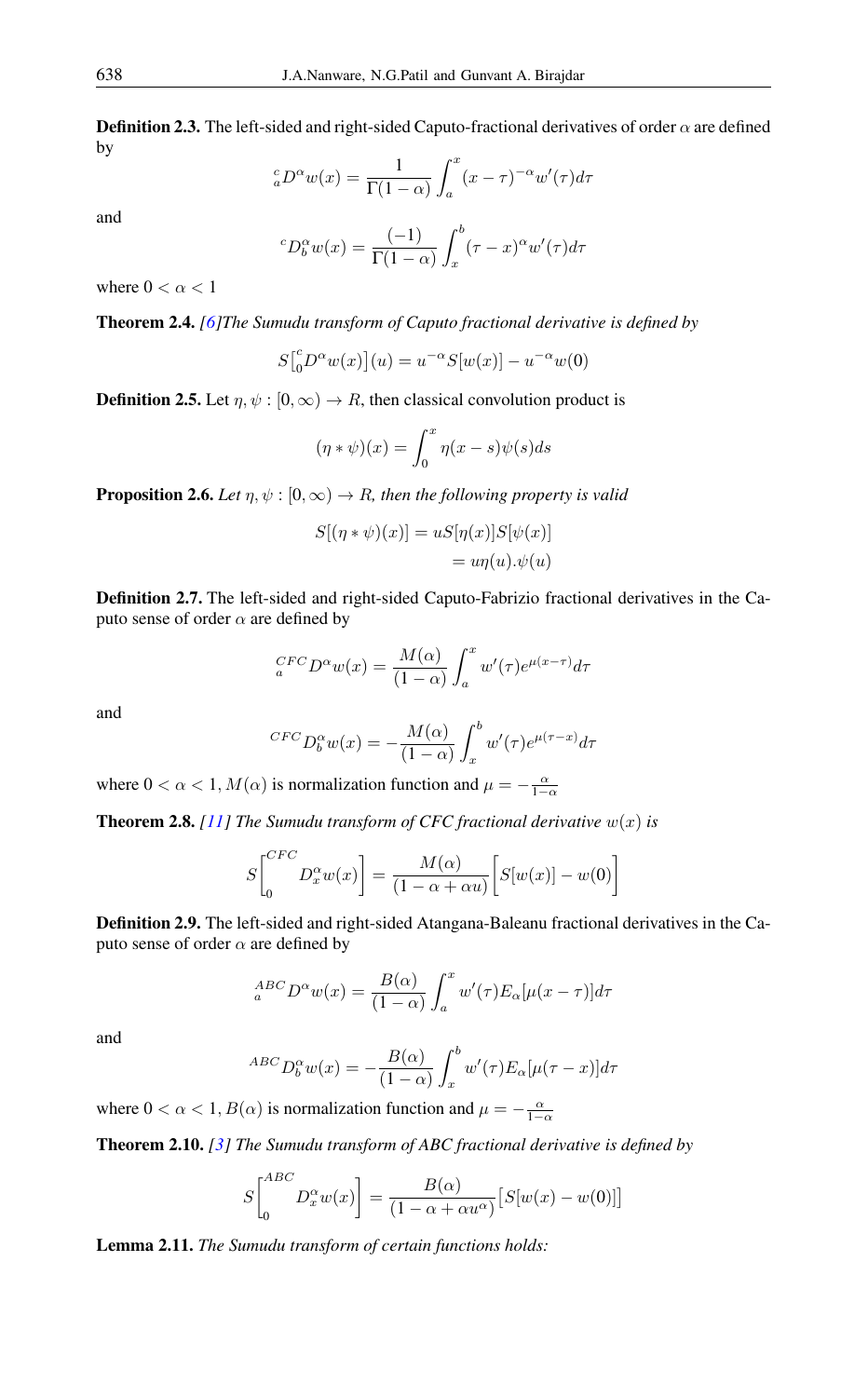$$
(i) S\big[E_\alpha(-ax^\alpha)\big] = \frac{1}{1+au^\alpha}
$$

$$
(ii) S\big[1 - E_{\alpha}(-ax^{\alpha})\big] = \frac{au^{\alpha}}{1 + au^{\alpha}}
$$

$$
(iii) S[x^{\alpha-1}E_{\alpha,\alpha}(-ax^{\alpha})] = \frac{u^{\alpha-1}}{1+au^{\alpha}}
$$

Proof. Since

$$
\sum_{k=0}^{\infty} \frac{(k+m)!}{k!} x^k = \frac{m!}{(1-x)^{(m+1)}}
$$

(i)

$$
S[E_{\alpha}(-ax^{\alpha})] = \sum_{k=0}^{\infty} \frac{(k+m)!}{k!} (-a)^k \cdot \frac{S[x^{\alpha k}]}{\Gamma(\alpha k+1)}
$$

$$
= \sum_{k=0}^{\infty} \frac{(k+m)!}{k!} (-a)^k \cdot \frac{\Gamma(\alpha k+1)}{\Gamma(\alpha k+1)} \cdot u^{\alpha k}
$$

$$
= \sum_{k=0}^{\infty} \frac{(k+m)!}{k!} (-a)^k \cdot u^{\alpha k}
$$

$$
\therefore S[E_{\alpha}(-ax^{\alpha})] = \frac{1}{1+au^{\alpha}} \qquad (\because m = 0)
$$

(ii)

$$
S[1 - E_{\alpha}(-ax^{\alpha})] = 1 - \frac{1}{1 + au^{\alpha}}
$$

$$
= \frac{au^{\alpha}}{1 + au^{\alpha}}
$$

(iii)

$$
S[x^{\alpha-1}E_{\alpha,\alpha}(-ax^{\alpha})] = \sum_{k=0}^{\infty} \frac{(k+m)!}{k!}(-a)^k \cdot \frac{S[x^{\alpha k+\alpha-1}]}{\Gamma(\alpha p+\alpha)}
$$

$$
= \sum_{k=0}^{\infty} \frac{(k+m)!}{k!}(-a)^k \cdot \frac{\Gamma(\alpha k+\alpha)}{\Gamma(\alpha k+\alpha)} \cdot u^{\alpha k+\alpha-1}
$$

$$
= u^{\alpha-1} \sum_{k=0}^{\infty} \frac{(k+m)!}{k!}(-a)^k \cdot u^{\alpha k}
$$

$$
\therefore S[x^{\alpha-1}E_{\alpha,\alpha}(-ax^{\alpha})] = \frac{u^{\alpha-1}}{1+au^{\alpha}} \qquad (\because m=0)
$$

# 3 Economic models

The purpose of this section is to obtain the solution for economic models involving Caputo derivative, Caputo-Fabrizio in Caputo sense, Atangana-Baleanu in Caputo sense. In addition to get solution of after-said models having non-local properties we also give the special importance to condition when solving the constant coefficient linear differential equation with initial condition in frame of CFC or ABC. However we can find solution for Caputo derivative case.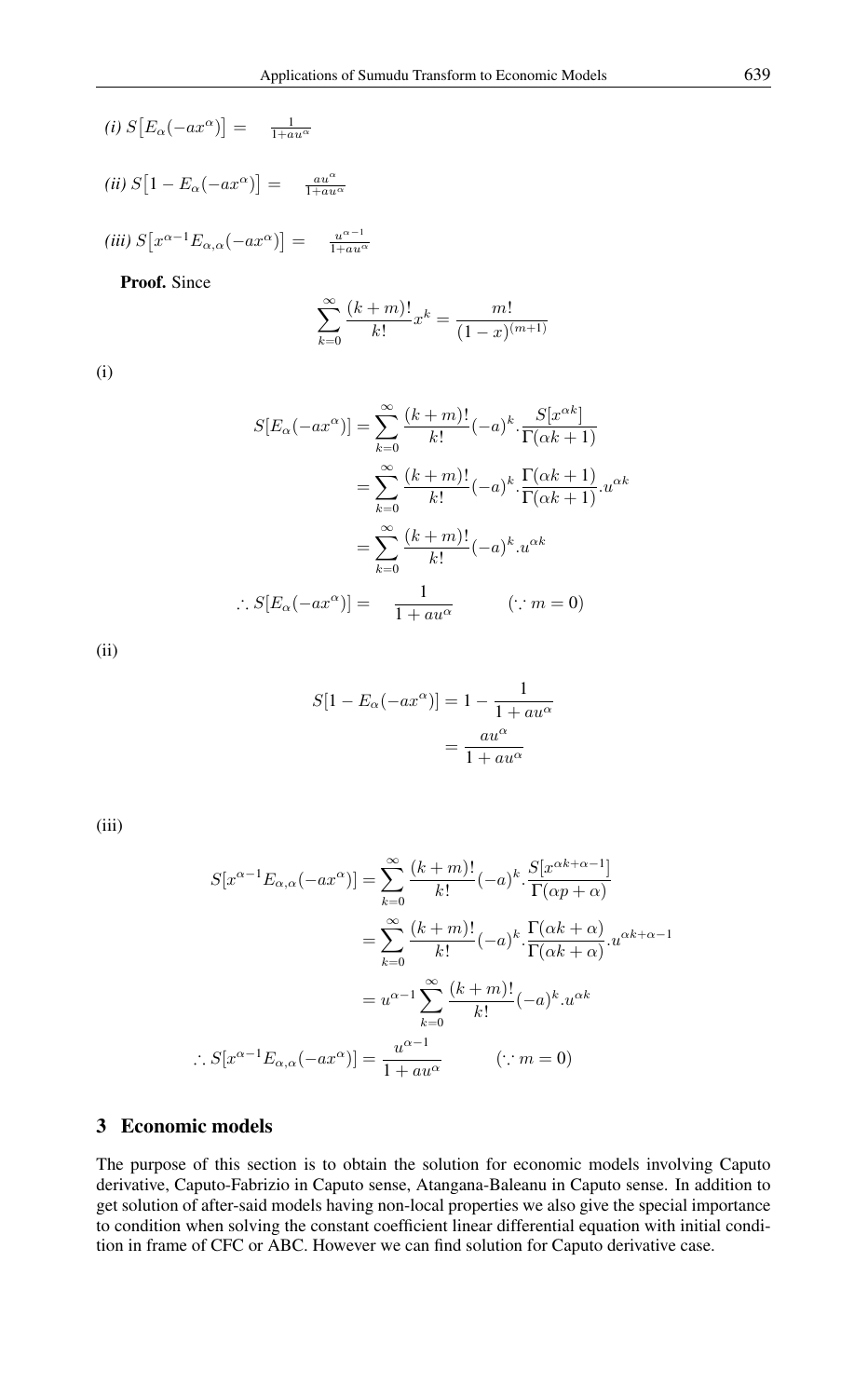#### 3.1 Economic model involving Caputo derivative

Case-I. The price adjustment equation by means of Caputo fractional derivative without considering the expectations of agents is as follows:

$$
{}_{a}^{c}D^{\alpha}w(x) + p(d_1 + v_1)w(x) = p(d_0 + v_0), \alpha \in (0, 1)
$$

Applying the Sumudu transform on both sides, we obtain

$$
S\big[_{a}^{c}D^{\alpha}w(x)\big] + p(d_1 + v_1)S[w(x)] = pS[(d_0 + v_0)]
$$

By Theorem 2.4, for  $a = 0$ , we obtain

$$
u^{-\alpha}S[w(x)] - u^{-\alpha}w(0) + p(d_1 + v_1)S[w(x)] = p[(d_0 + v_0)]
$$

$$
S[w(x)] = \frac{u^{-\alpha}w(0)}{u^{-\alpha} + p(d_1 + v_1)} + \frac{p(d_0 + v_0)}{u^{-\alpha} + p(d_1 + v_1)}
$$

Taking inverse Sumudu transform of both sides

$$
w(x) = S^{-1} \left[ \frac{u^{-\alpha}}{u^{-\alpha} + p(d_1 + v_1)} \right] w(0) + S^{-1} \left[ \frac{p(d_0 + v_0)}{u^{-\alpha} + p(d_1 + v_1)} \right]
$$
  
=  $S^{-1} \left[ \frac{1}{1 + p(d_1 + v_1)u^{\alpha}} \right] w(0) + \frac{(d_0 + v_0)}{(d_1 + v_1)} S^{-1} \left[ \frac{p(d_1 + v_1)u^{\alpha}}{1 + p(d_1 + v_1)u^{\alpha}} \right]$ 

By Lemma 2.11, we have

$$
w(x) = w(0)E_{\alpha}[-p(d_1 + v_1)x^{\alpha}] + \frac{(d_0 + v_0)}{(d_1 + v_1)}[1 - E_{\alpha}[-p(d_1 + v_1)x^{\alpha}]
$$

where  $E_{\alpha}$ (.) is the Mittag-Leffler function.

Case-II. If we consult the expectations of agent, the price adjustment equation with Caputo fractional derivative is given by

$$
{}_{a}^{c}D^{\alpha}w(x) - \frac{(d_1 + v_1)}{(d_2 + v_2)}w(x) = -\frac{(d_0 + v_0)}{(d_2 + v_2)}
$$

Applying the Sumudu transform of both sides, we obtain

$$
S\left[ {}^{c}_{0}D^{\alpha}w(x)\right] - \frac{(d_1 + v_1)}{(d_2 + v_2)}S[w(x)] = S\left[ - \frac{(d_0 + v_0)}{(d_2 + v_2)} \right]
$$

By Theorem 2.4, for  $a = 0$ , we obtain

$$
u^{-\alpha}S[w(x)] - u^{-\alpha}w(0) - \frac{(d_1 + v_1)}{(d_2 + v_2)}S[w(x)] = \left[ -\frac{(d_0 + v_0)}{(d_2 + v_2)} \right]
$$

$$
S[w(x)] = \left[ \frac{u^{-\alpha}}{[u^{-\alpha} - \frac{(d_1 + v_1)}{(d_2 + v_2)}} \right]w(0) - \left[ \frac{-\frac{(d_0 + v_0)}{(d_2 + v_2)}}{\frac{u^{-\alpha}}{[u^{-\alpha} - \frac{(d_1 + v_1)}{(d_2 + v_2)}}} \right]
$$

$$
= \left[ \frac{1}{1 - \frac{(d_1 + v_1)}{(d_2 + v_2)}u^{\alpha}} \right] - \frac{(d_0 + v_0)}{(d_1 + v_1)} \left[ \frac{\frac{(d_1 + v_1)}{(d_2 + v_2)}}{1 - \frac{(d_1 + v_1)}{(d_2 + v_2)}}u^{\alpha} \right]
$$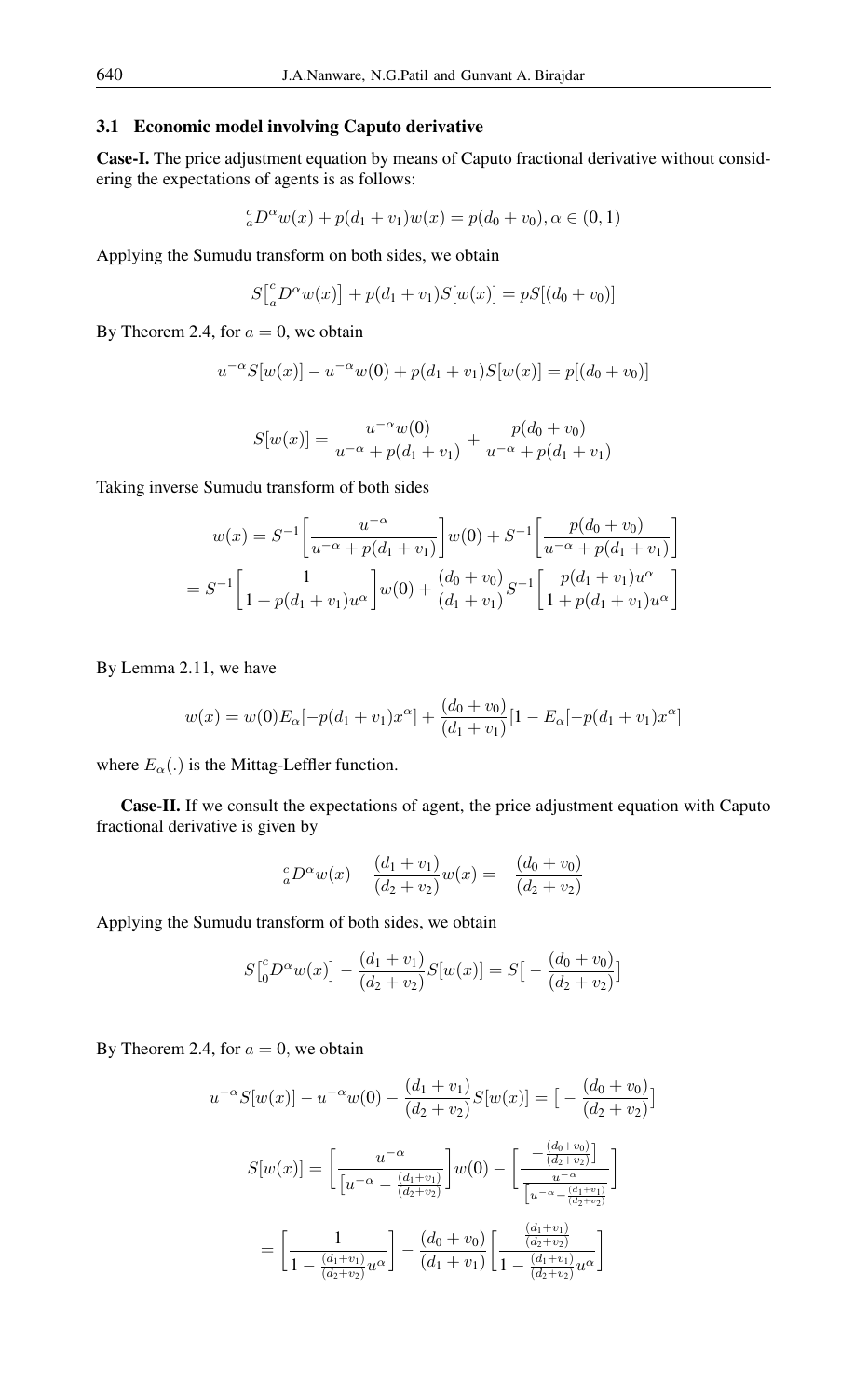Taking inverse Sumudu transform of both sides, we obtain

$$
w(x) = S^{-1} \left[ \frac{1}{1 - \frac{(d_1 + v_1)}{(d_2 + v_2)} u^{\alpha}} \right] - \frac{(d_0 + v_0)}{(d_1 + v_1)} S^{-1} \left[ \frac{\frac{(d_1 + v_1)}{(d_2 + v_2)}}{1 - \frac{(d_1 + v_1)}{(d_2 + v_2)} u^{\alpha}} \right]
$$

By Lemma 2.11, we have

$$
w(x) = w(0)E_{\alpha}\left[\frac{(d_1 + v_1)}{(d_2 + v_2)}x^{\alpha}\right] - \frac{(d_0 + v_0)}{(d_1 + v_1)}\left[1 - E_{\alpha}\left(\frac{d_1 + v_1}{d_2 + v_2}x^{\alpha}\right)\right]
$$

where  $w(0) = \frac{(d_0 + v_0)}{(d_1 + v_1)}$ 

### 3.2 Economic model with the CFC

Case-I. The price adjustment equation by means of CFC without considering the expectations of agents is as follows:

$$
_{a}^{CFC}D^{\alpha}w(x) + p(d_1 + v_1)w(x) = p(d_0 + v_0)
$$

Applying the Sumudu transform of both sides

$$
S\left[\begin{matrix} CFC \ D_x^{\alpha} w(x) \end{matrix}\right] + p(d_1 + v_1)S[w(x)] = pS[(d_0 + v_0)]
$$

By Theorem 2.8, for  $a = 0$ , we obtain

$$
\frac{M(\alpha)}{1-\alpha} \cdot \frac{S[w(x)]}{1+\frac{\alpha u}{1-\alpha}} - \frac{M(\alpha)}{1-\alpha} \cdot \frac{w(0)}{1+\frac{\alpha u}{1-\alpha}} + p(d_1+v_1)S[w(x)] = p[(d_0+v_0)]
$$

$$
S[w(x)] \left[ \frac{M(\alpha)}{1-\alpha} \cdot \frac{1}{1+\frac{\alpha u}{1-\alpha}} + p(d_1+v_1) \right] = p(d_0+v_0) + \frac{M(\alpha)}{1-\alpha} \cdot \frac{1}{1+\frac{\alpha u}{1-\alpha}} w(0)
$$

$$
S[w(x)] = \frac{\frac{M(\alpha)}{1-\alpha} \cdot \frac{1}{1+\frac{\alpha u}{1-\alpha}} w(0)}{\frac{M(\alpha)}{1-\alpha} \cdot \frac{1}{1+\frac{\alpha u}{1-\alpha}} + p(d_1+v_1)} + \frac{p(d_0+v_0)}{\frac{M(\alpha)}{1-\alpha} \cdot \frac{1}{1+\frac{\alpha u}{1-\alpha}} + p(d_1+v_1)}
$$

Applying inverse Sumudu transform, we have

$$
w(x) = S^{-1} \left[ \frac{\frac{M(\alpha)}{1 - \alpha} \cdot \frac{1}{1 + \frac{\alpha u}{1 - \alpha}} w(0)}{\frac{M(\alpha)}{1 - \alpha} \cdot \frac{1}{1 + \frac{\alpha u}{1 - \alpha}} + p(d_1 + v_1)} \right] + S^{-1} \left[ \frac{p(d_0 + v_0)}{\frac{M(\alpha)}{1 - \alpha} \cdot \frac{1}{1 + \frac{\alpha u}{1 - \alpha}} + p(d_1 + v_1)} \right]
$$
  
=  $S^{-1} \left[ \frac{\frac{M(\alpha)w(0)}{1 - \alpha + \alpha u}}{\frac{M(\alpha) - (\alpha - 1 - \alpha u) + p(d_1 + v_1)}{1 - \alpha + \alpha u}} \right] + S^{-1} \left[ -\frac{p(d_0 + v_0)(\alpha - 1 - \alpha u)}{M(\alpha) - (\alpha - 1 - \alpha u) + p(d_1 + v_1)} \right]$ 

By Lemma 2.11, we have

$$
w(x) = \frac{w(0)M(\alpha)e^{\frac{\alpha p(d_1+v_1)x}{-M(\alpha)+(\alpha-1)p(d_1+v_1)}}
$$
  
\n
$$
-\frac{(d_0+v_0)(M(\alpha)(-1+e^{\frac{\alpha p(d_1+v_1)x}{-M(\alpha)+(\alpha-1)p(d_1+v_1)}+(\alpha-1)p(d_1+v_1))}}{(d_1+v_1)(-M(\alpha)+(\alpha-1)p(d_1+v_1))}
$$
  
\n
$$
= w(0)\left[\frac{M(\alpha)(-2e^{\frac{\alpha p(d_1+v_1)x}{\lambda}}+1)}{\lambda}-\frac{(\alpha-1)p(d_1+v_1)}{\lambda}\right]
$$
  
\n
$$
= w(0)\left[\frac{M(\alpha)(-2e^{\frac{\alpha p(d_1+v_1)x}{\lambda}}+1)-(\alpha-1)p(d_1+v_1)}{\lambda}\right]
$$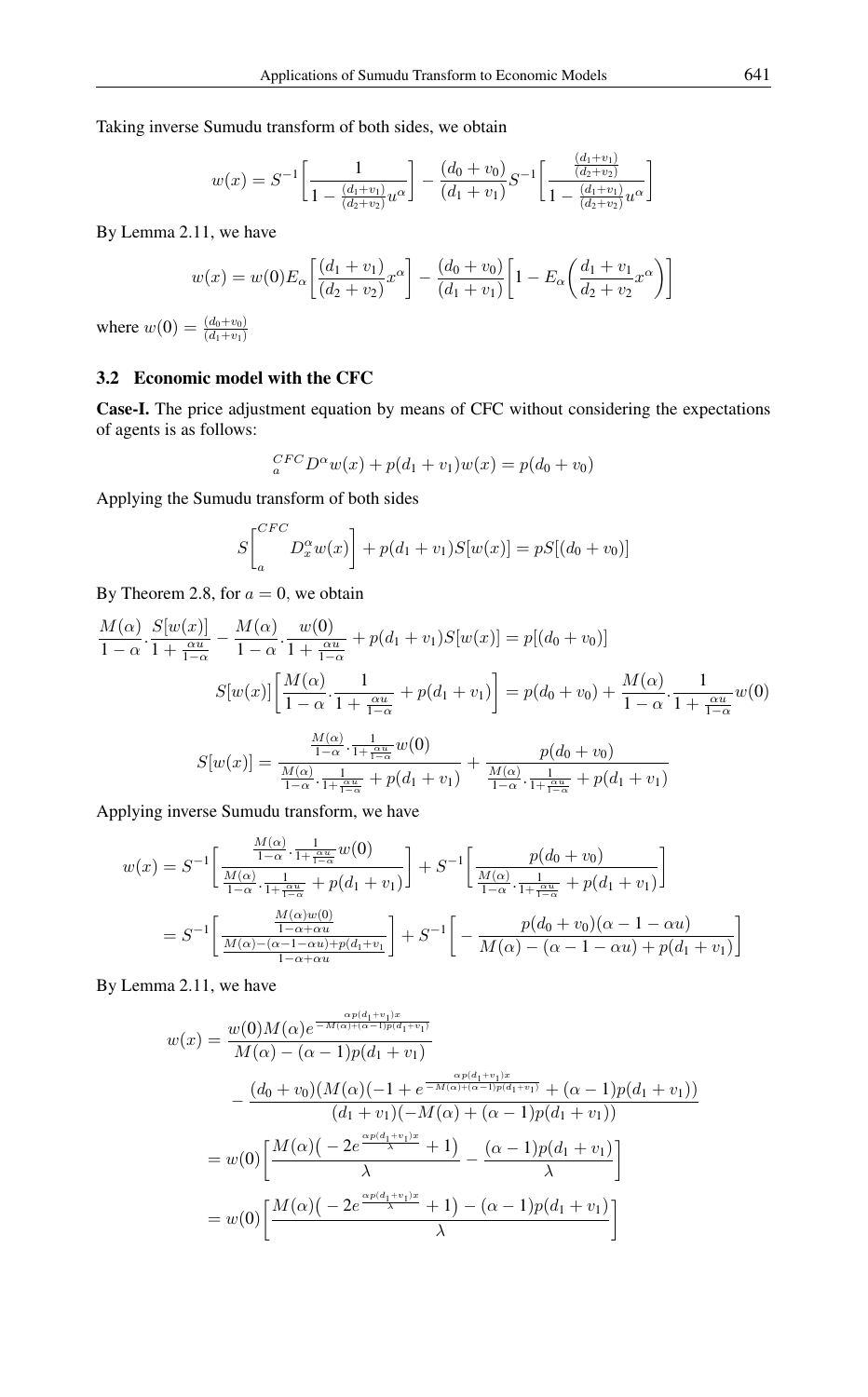where  $w(0) = \frac{d_0 + v_0}{d_1 + v_1}$ ,  $\lambda = -M(\alpha) + (\alpha - 1)p(d_1 + v_1)$ 

Case-II. If we consider the expectations of agents the price adjustment equation with CFC is given by

$$
\begin{bmatrix} {^{CFC}} \\ {^{C}} \end{bmatrix} D_x^{\alpha} w(x) \bigg] - \frac{(d_1 + v_1)}{(d_2 + v_2)} w(x) = -\frac{(d_0 + v_0)}{(d_2 + v_2)}
$$

Applying the Sumudu transform of both sides, we have

$$
S\left[\begin{matrix}^{CFC} \\ a \end{matrix} D_x^{\alpha} w(x) \right] - \frac{(d_1 + v_1)}{(d_2 + v_2)} S[w(x)] = S\left[ - \frac{(d_0 + v_0)}{(d_2 + v_2)} \right]
$$

By Theorem 2.8, for  $a = 0$ , we obtain

$$
\frac{M(\alpha)}{1-\alpha} \cdot \frac{S[w(x)]}{1+\frac{\alpha u}{1-\alpha}} - \frac{M(\alpha)}{1-\alpha} \cdot \frac{w(0)}{1+\frac{\alpha u}{1-\alpha}} - \frac{(d_1+v_1)}{(d_2+v_2)} S[w(x)] = \left[ -\frac{(d_0+v_0)}{(d_2+v_2)} \right]
$$

$$
S[w(x)] \left[ \frac{M(\alpha)}{1-\alpha} \cdot \frac{1}{1+\frac{\alpha u}{1-\alpha}} - \frac{(d_1+v_1)}{(d_2+v_2)} \right] = \frac{M(\alpha)}{1-\alpha} \cdot \frac{w(0)}{1+\frac{\alpha u}{1-\alpha}} - \frac{(d_0+v_0)}{(d_2+v_2)}
$$

$$
S[w(x)] = \left[ \frac{\frac{M(\alpha)}{1-\alpha} \frac{w(0)}{1+\frac{\alpha u}{1-\alpha}}}{\frac{M(\alpha)}{1-\alpha} \frac{1}{1+\frac{\alpha u}{1-\alpha}} - \frac{(d_1+v_1)}{(d_2+v_2)}} \right] + \left[ \frac{-\frac{(d_0+v_0)}{(d_2+v_2)}}{\frac{M(\alpha)}{1-\alpha} \frac{1}{1+\frac{\alpha u}{1-\alpha}} - \frac{(d_1+v_1)}{(d_2+v_2)}} \right]
$$

Applying inverse Sumudu transform of both sides

$$
w(x) = S^{-1} \left[ \frac{\frac{M(\alpha)}{1 - \alpha} \frac{w(0)}{1 + \frac{\alpha u}{1 - \alpha}}}{\frac{M(\alpha)}{1 - \alpha} \frac{1}{1 + \frac{\alpha u}{1 - \alpha}} - \frac{(d_1 + v_1)}{(d_2 + v_2)}} \right] + S^{-1} \left[ \frac{-\frac{(d_0 + v_0)}{(d_2 + v_2)}}{\frac{M(\alpha)}{1 - \alpha} \frac{1}{1 + \frac{\alpha u}{1 - \alpha}} - \frac{(d_1 + v_1)}{(d_2 + v_2)}} \right]
$$

By Lemma 2.11, we have

$$
w(x) = \frac{w(0)M(\alpha)e^{\frac{\alpha(d_1+v_1)x}{(\alpha-1)(d_1+v_1)+M(\alpha)(d_2+v_2)}}(\alpha_2+v_2)}{(\alpha-1)(d_1+v_1)+M(\alpha)(d_2+v_2)}
$$
  
+ 
$$
\frac{(d_0+v_0)(\alpha-1)(d_1+v_1)-M(\alpha)(-1+e^{\frac{\alpha(d_1+v_1)x}{(\alpha-1)(d_1+v_1)+M(\alpha)(d_2+v_2)}}(\alpha_2+v_2))}{(d_1+v_1)((\alpha-1)(d_1+v_1)+M(\alpha)(d_2+v_2))}
$$
  
= 
$$
w(0)\left[\frac{M(\alpha)e^{\frac{\alpha(d_1+v_1)x}{\sigma}}(d_2+v_2)}{\sigma}+\frac{(\alpha-1)(d_1+v_1)}{\sigma}+\frac{M(\alpha)}{\sigma}-\frac{M(\alpha)e^{\frac{\alpha(d_1+v_1)x}{\sigma}(\alpha_2+v_2)}}{\sigma}\right]
$$
  
= 
$$
w(0)\left[\frac{(\alpha-1)(d_1+v_1)+M(\alpha)}{\sigma}\right]
$$

where  $w(0) = \frac{(d_0 + v_0)}{(d_1 + v_1)}$ ,  $\sigma = (\alpha - 1)(d_1 + v_1) + M(\alpha)$ 

### 3.3 Economic model with the ABC

Case-I. The price of adjustment equation by means of ABC without considering the expectations of agent is as follows

$$
\begin{bmatrix}^{ABC} \\ D_x^{\alpha} w(x) \end{bmatrix} + p(d_1 + v_1) w(x) = p(d_0 + v_0)
$$

Applying Sumudu transform, we have

$$
S\left[\begin{matrix}^{ABC} \\ a \end{matrix} D_x^{\alpha} w(x) \right] + p(d_1 + v_1) S[w(x)] = S[p(d_0 + v_0)]
$$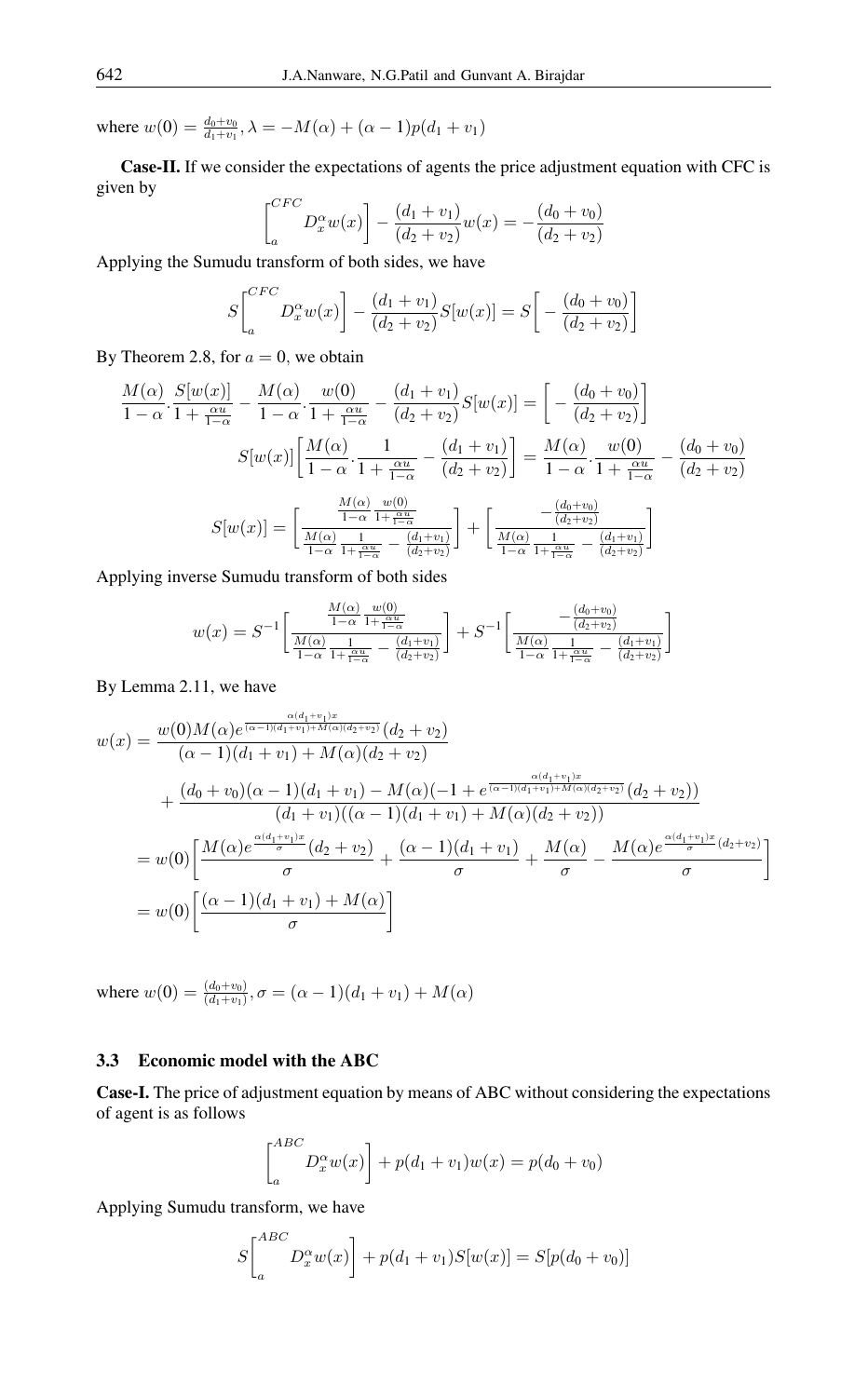By Theorem 2.10, when  $a = 0$ , we obtain

$$
\frac{B(\alpha)}{1-\alpha} \left[ \frac{S[w(x)]}{1+\frac{\alpha u^{\alpha}}{1-\alpha}} - \frac{w(0)}{1+\frac{\alpha u^{\alpha}}{1-\alpha}} \right] + p(d_1 + v_1)S[w(x)] = p(d_0 + v_0)
$$

$$
S[w(x)] \left[ \frac{B(\alpha)}{1-\alpha} \frac{1}{1+\frac{\alpha u^{\alpha}}{1-\alpha}} + p(d_1 + v_1) \right] = \left[ \frac{B(\alpha)}{1-\alpha} \frac{w(0)}{1+\frac{\alpha u^{\alpha}}{1-\alpha}} + p(d_0 + v_0) \right]
$$

$$
S[w(x)] = \frac{\frac{B(\alpha)}{1-\alpha} \frac{w(0)}{1+\frac{\alpha u^{\alpha}}{1-\alpha}}}{\frac{B(\alpha)}{1-\alpha} \frac{1}{1+\frac{\alpha u^{\alpha}}{1-\alpha}} + p(d_1 + v_1)} + \frac{p(d_0 + v_0)}{\frac{B(\alpha)}{1-\alpha} \frac{w(0)}{1+\frac{\alpha u^{\alpha}}{1-\alpha}} + p(d_1 + v_1)}
$$
  
= 
$$
\frac{\frac{B(\alpha)w(0)}{1-\alpha + \alpha u^{\alpha}}}{\frac{B(\alpha)+p(d_1+v_1)(1-\alpha + \alpha u^{\alpha})}{1-\alpha + \alpha u^{\alpha}} + \frac{p(d_0 + v_0)(1-\alpha + \alpha u^{\alpha})}{B(\alpha) + p(d_1 + v_1)(1-\alpha + \alpha u^{\alpha})}}
$$

$$
S[w(x)] = \frac{B(\alpha)w(0)}{B(\alpha) + p(d_1 + v_1)(1 - \alpha)} \cdot \frac{1}{\left(1 + \frac{p(d_1 + v_1)\alpha u^{\alpha}}{B(\alpha) + p(d_1 + v_1)(1 - \alpha)}\right)}
$$
  
+ 
$$
\frac{p(d_0 + v_0)(1 - \alpha)}{B(\alpha) + p(d_1 + v_1)(1 - \alpha)} \cdot \frac{1}{\left(1 + \frac{p(d_1 + v_1)\alpha u^{\alpha}}{B(\alpha) + p(d_1 + v_1)(1 - \alpha)}\right)}
$$
  
+ 
$$
\frac{(d_0 + v_0)\alpha}{B(\alpha) + p(d_1 + v_1)(1 - \alpha)} \cdot \frac{u^{\alpha}}{\left(1 + \frac{p(d_1 + v_1)\alpha u^{\alpha}}{B(\alpha) + p(d_1 + v_1)(1 - \alpha)}\right)}
$$

Applying inverse Sumudu transform, we have

$$
w(x) = \frac{B(\alpha)w(0)}{B(\alpha) + p(d_1 + v_1)(1 - \alpha)} S^{-1} \left[ \frac{1}{1 + \frac{p(d_1 + v_1)\alpha u^{\alpha}}{B(\alpha) + p(d_1 + v_1)(1 - \alpha)}} \right] + \frac{p(d_0 + v_0)(1 - \alpha)}{B(\alpha) + p(d_1 + v_1)(1 - \alpha)} S^{-1} \left[ \frac{1}{1 + \frac{p(d_1 + v_1)\alpha u^{\alpha}}{B(\alpha) + p(d_1 + v_1)(1 - \alpha)}} \right] + \frac{(d_0 + v_0)}{(d_1 + v_1)} S^{-1} \left[ \frac{\frac{p(d_1 + v_1)\alpha u^{\alpha}}{B(\alpha) + p(d_1 + v_1)(1 - \alpha)}}{1 + \frac{p(d_1 + v_1)\alpha u^{\alpha}}{B(\alpha) + p(d_1 + v_1)(1 - \alpha)}} \right]
$$

By Lemma 2.11, we have

$$
w(x) = \frac{B(\alpha)w(0)}{B(\alpha) + p(d_1 + v_1)(1 - \alpha)} E_{\alpha} \left( -\frac{p(d_1 + v_1)\alpha}{B(\alpha) + p(d_1 + v_1)(1 - \alpha)} x^{\alpha} \right)
$$
  
+ 
$$
\frac{p(d_0 + v_0)(1 - \alpha)}{B(\alpha) + p(d_1 + v_1)(1 - \alpha)} E_{\alpha} \left( -\frac{p(d_1 + v_1)\alpha}{B(\alpha) + p(d_1 + v_1)(1 - \alpha)} x^{\alpha} \right)
$$
  
+ 
$$
\frac{(d_0 + v_0)}{(d_1 + v_1)} \left[ 1 - E_{\alpha} \left( -\frac{p(d_1 + v_1)\alpha}{B(\alpha) + p(d_1 + v_1)(1 - \alpha)} x^{\alpha} \right) \right]
$$
  
= 
$$
\frac{B(\alpha)w(0)}{B(\alpha) + p(d_1 + v_1)(1 - \alpha)} E_{\alpha} \left( -\delta x^{\alpha} \right) + \frac{p(d_0 + v_0)(1 - \alpha)}{B(\alpha) + p(d_1 + v_1)(1 - \alpha)} E_{\alpha} \left( -\delta x^{\alpha} \right)
$$
  
+ 
$$
\frac{(d_0 + v_0)}{(d_1 + v_1)} \left[ 1 - E_{\alpha} \left( -\delta x^{\alpha} \right) \right]
$$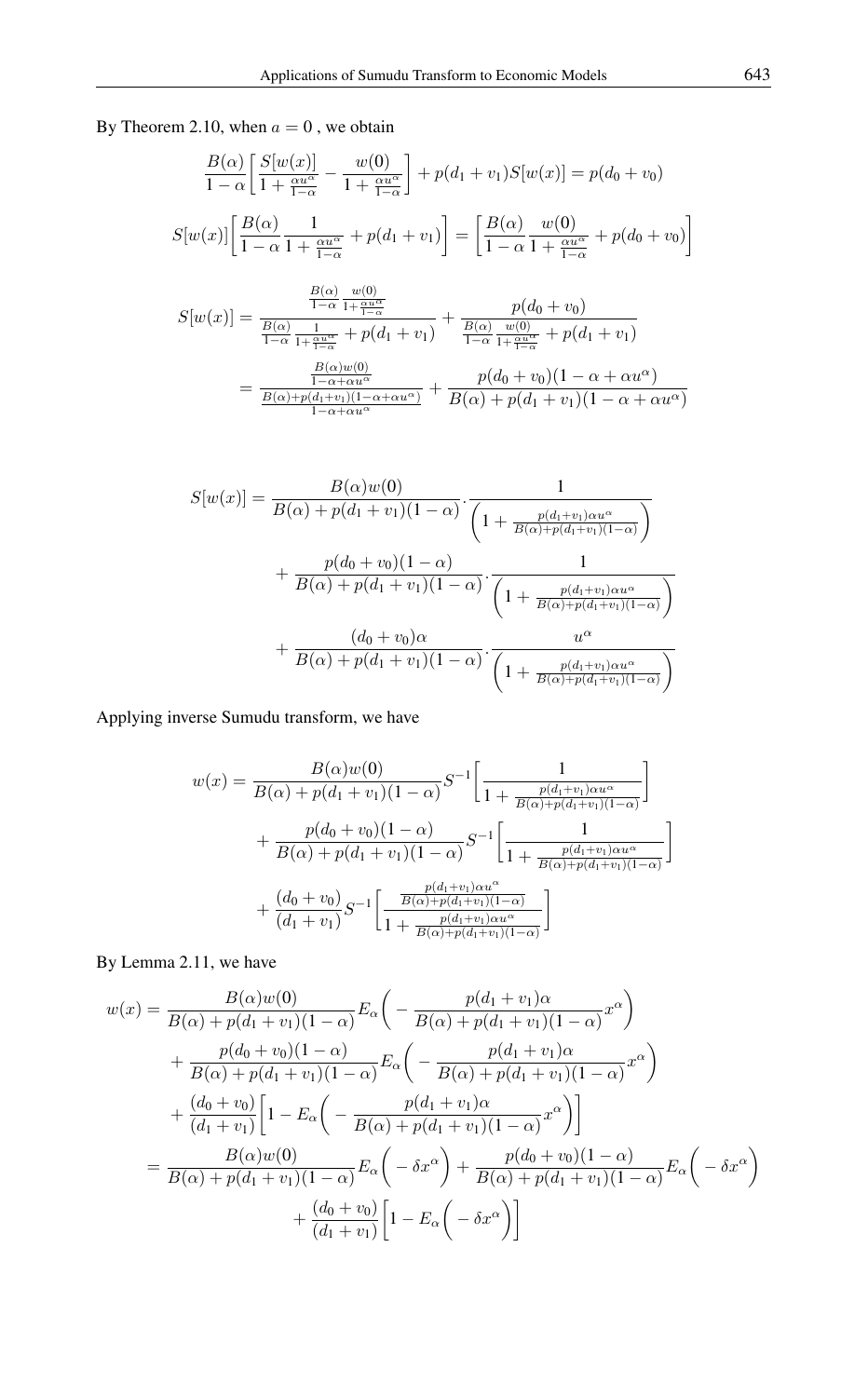where  $w(0) = \frac{(d_0 + v_0)}{(d_1 + v_1)}$ ,  $\delta = \frac{p(d_1 + v_1)\alpha}{B(\alpha) + p(d_1 + v_1)}$  $B(\alpha)+p(d_1+v_1)(1-\alpha)$ 

Case-II. If we consider the expectations of agents the price adjustment equation with ABC is as follows:

$$
\begin{bmatrix}^{ABC} \\ a \end{bmatrix} D_x^{\alpha} w(x) \bigg] - \frac{(d_1 + v_1)}{(d_2 + v_2)} w(x) = -\frac{(d_0 + v_0)}{(d_2 + v_2)}
$$

Applying the Sumudu transform, we have

$$
S\begin{bmatrix}^{ABC} \\ a \end{bmatrix} D_x^{\alpha} w(x) \bigg] - \frac{(d_1 + v_1)}{(d_2 + v_2)} S[w(x)] = S\bigg[ - \frac{(d_0 + v_0)}{(d_2 + v_2)} \bigg]
$$

By Theorem 2.10, when  $a = 0$ , we obtain

$$
\frac{B(\alpha)}{1-\alpha} \left[ \frac{S[w(x)]}{1+\frac{\alpha u^{\alpha}}{1-\alpha}} - \frac{w(0)}{1+\frac{\alpha u^{\alpha}}{1-\alpha}} \right] - \frac{(d_1+v_1)}{(d_2+v_2)} S[w(x)] = -\frac{(d_0+v_0)}{(d_2+v_2)}
$$

$$
S[w(x)]\left[\frac{B(\alpha)}{1-\alpha}\frac{1}{1+\frac{\alpha u^{\alpha}}{1-\alpha}} - \frac{(d_1+v_1)}{(d_2+v_2)}\right] = \left[\frac{B(\alpha)}{1-\alpha}\frac{w(0)}{1+\frac{\alpha u^{\alpha}}{1-\alpha}} - \frac{(d_0+v_0)}{(d_2+v_2)}\right]
$$

$$
S[w(x)] = \left[\frac{\frac{B(\alpha)}{1-\alpha}\frac{w(0)}{1+\frac{\alpha\alpha}{1-\alpha}}}{\frac{B(\alpha)}{1-\alpha}\frac{1}{1+\frac{\alpha\alpha}{1-\alpha}} - \frac{(d_1+v_1)}{(d_2+v_2)}}\right] - \left[\frac{\frac{(d_0+v_0)}{(d_2+v_2)}}{\frac{B(\alpha)}{1-\alpha}\frac{1}{1+\frac{\alpha\alpha}{1-\alpha}} - \frac{(d_1+v_1)}{(d_2+v_2)}}\right]
$$

$$
= \left[\frac{\frac{B(\alpha)w(0)}{1-\alpha+\alpha u^{\alpha}}}{\frac{B(\alpha)}{1-\alpha+\alpha u^{\alpha}} - \frac{(d_1+v_1)}{(d_2+v_2)}}\right] - \left[\frac{\frac{(d_0+v_0)}{(d_2+v_2)}}{\frac{B(\alpha)}{1-\alpha+\alpha u^{\alpha}} - \frac{(d_1+v_1)}{(d_2+v_2)}}\right]
$$

$$
= \left[\frac{B(\alpha)w(0)}{B(\alpha) - \frac{(d_1+v_1)}{(d_2+v_2)}(1-\alpha+\alpha u^{\alpha})}\right] - \left[\frac{\frac{(d_0+v_0)}{(d_2+v_2)}(1-\alpha+\alpha u^{\alpha})}{B(\alpha) - \frac{(d_1+v_1)}{(d_2+v_2)}(1-\alpha+\alpha u^{\alpha})}\right]
$$
  

$$
= \left[\frac{\frac{B(\alpha)w(0)}{1-\alpha}}{\frac{B(\alpha)}{1-\alpha} - \frac{(d_1+v_1)}{(d_2+v_2)} - \frac{(d_1+v_1)}{(d_2+v_2)}\frac{\alpha u^{\alpha}}{1-\alpha}}\right] - \frac{(d_0+v_0)}{(d_2+v_2)} \left[\frac{B(\alpha)}{\frac{B(\alpha)}{1-\alpha} - \frac{(d_1+v_1)}{(d_2+v_2)} - \frac{(d_1+v_1)}{(d_2+v_2)}\frac{\alpha u^{\alpha}}{1-\alpha}}\right]
$$
  

$$
- \frac{(d_0+v_0)}{(d_2+v_2)} \left[\frac{\frac{\alpha u^{\alpha}}{1-\alpha}}{\frac{B(\alpha)}{1-\alpha} - \frac{(d_1+v_1)}{(d_2+v_2)} - \frac{(d_1+v_1)}{(d_2+v_2)}\frac{\alpha u^{\alpha}}{1-\alpha}}\right]
$$

Applying inverse Sumudu transform, we have

$$
w(x) = \frac{B(\alpha)w(0)(d_2 + v_2)}{(\alpha - 1)(d_1 + v_1) + B(\alpha)(d_2 + v_2)} S^{-1} \left[ \frac{1}{1 + \left(\frac{-\alpha(d_1 + v_1)u^{\alpha}}{(\alpha - 1)(d_1 + v_1) + B(\alpha)(d_2 + v_2)}\right)} \right]
$$

$$
- \frac{(\alpha - 1)(d_0 + v_0)}{(\alpha - 1)(d_1 + v_1) + B(\alpha)(d_2 + v_2)} S^{-1} \left[ \frac{1}{1 + \left(\frac{-\alpha(d_1 + v_1)u^{\alpha}}{(\alpha - 1)(d_1 + v_1) + B(\alpha)(d_2 + v_2)}\right)} \right]
$$

$$
+ \frac{(\alpha - 1)(d_0 + v_0)}{\alpha(d_1 + v_1)} S^{-1} \left[ \frac{\frac{\alpha(d_1 + v_1)}{(\alpha - 1)(d_1 + v_1) + B(\alpha)(d_2 + v_2)}}{1 + \left(\frac{-\alpha(d_1 + v_1)u^{\alpha}}{(\alpha - 1)(d_1 + v_1) + B(\alpha)(d_2 + v_2)}\right)} \right]
$$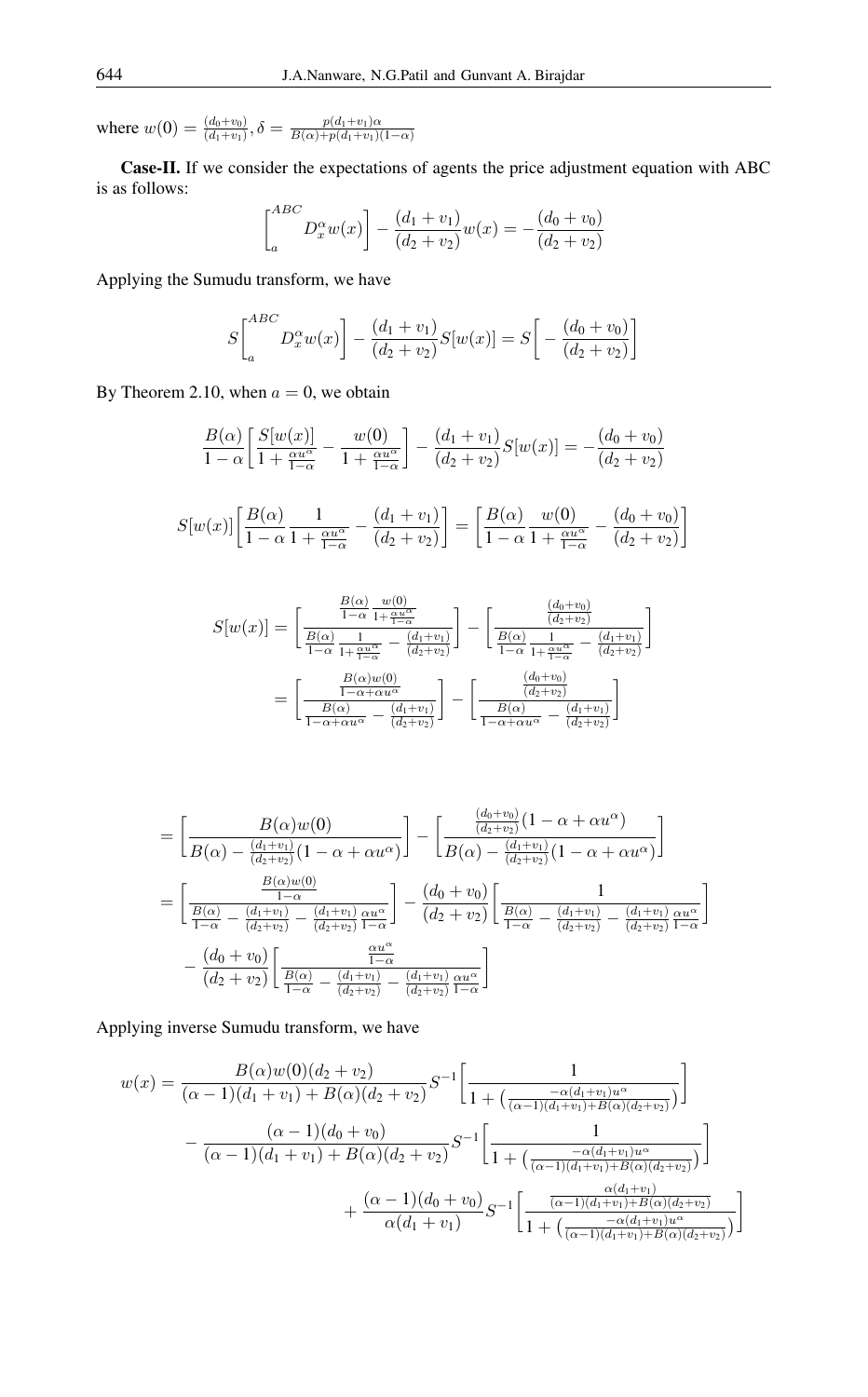By Lemma 2.11, we have

$$
w(x) = \frac{B(\alpha)w(0)(d_2 + v_2)}{(\alpha - 1)(d_1 + v_1) + B(\alpha)(d_2 + v_2)} E_{\alpha} \left( \frac{\alpha(d_1 + v_1)x^{\alpha}}{(\alpha - 1)(d_1 + v_1) + B(\alpha)(d_2 + v_2)} \right)
$$
  

$$
- \frac{(\alpha - 1)(d_0 + v_0)}{(\alpha - 1)(d_1 + v_1) + B(\alpha)(d_2 + v_2)} E_{\alpha} \left( \frac{\alpha(d_1 + v_1)x^{\alpha}}{(\alpha - 1)(d_1 + v_1) + B(\alpha)(d_2 + v_2)} \right)
$$
  

$$
+ \frac{(\alpha - 1)(d_0 + v_0)}{\alpha(d_1 + v_1)} \left[ 1 - E_{\alpha} \left( \frac{\alpha(d_1 + v_1)x^{\alpha}}{(\alpha - 1)(d_1 + v_1) + B(\alpha)(d_2 + v_2)} \right) \right]
$$
  

$$
= \frac{B(\alpha)w(0)(d_2 + v_2) - (\alpha - 1)(d_0 + v_0)}{(\alpha - 1)(d_1 + v_1) + B(\alpha)(d_2 + v_2)} E_{\alpha} \left( \Delta x^{\alpha} \right)
$$
  

$$
+ \frac{w(0)(\alpha - 1)}{\alpha} \left[ 1 - E_{\alpha} \left( \Delta x^{\alpha} \right) \right]
$$

where  $w(0) = \frac{(d_0 + v_0)}{(d_1 + v_1)}$ ,  $\Delta = \frac{\alpha(d_1 + v_1)}{(\alpha - 1)(d_1 + v_1) + B(\alpha)}$  $(\alpha-1)(d_1+v_1)+B(\alpha)(d_2+v_2)$ 

### 4 Comparative Analysis

We assign some values of constants  $d_0$ ,  $v_0$ ,  $d_1$ ,  $v_1$ ,  $d_2$ ,  $v_2$  influencing the market equilibrium as  $d_0 = 10$ ,  $v_0 = 100$ ,  $d_1 = 14$ ,  $v_1 = 97$ ,  $d_2 = 18$ ,  $v_2 = 94$  and  $M(\alpha) = 1 = B(\alpha)$ .

### 4.1 Economic Model with Caputo Derivative:

Case-I:

$$
w(x) = \frac{110}{111} \bigg[ E_{\alpha}[-111px^{\alpha}] + [1 - E_{\alpha}(-111px^{\alpha})] \bigg].
$$



Graphical representation of  $w(x)$  for  $\alpha = 0.62, 0.76, 0.87$ 

Case-II:

$$
w(x) = \frac{110}{111} \left[ 2E_{\alpha} \left( \frac{111}{112} \right) x^{\alpha} - 1 \right].
$$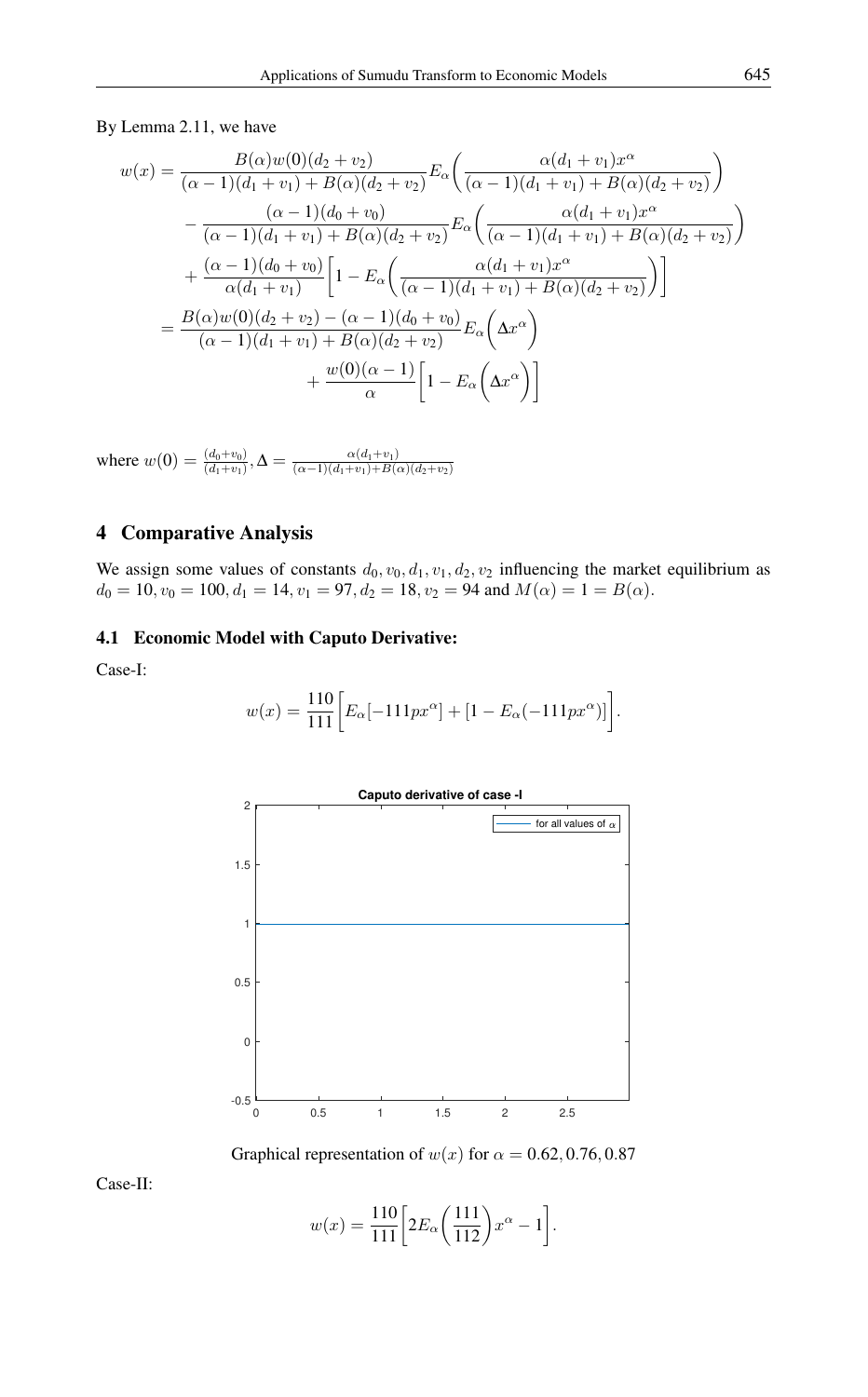

Graphical representation of  $w(x)$  for  $\alpha = 0.62, 0.76, 0.87$ 

### 4.2 Economic Model with CFC Derivative:

Case-I:

$$
w(x) = \frac{110}{111} \left[ \frac{M(\alpha) \left( -2e^{\frac{111\alpha px}{\lambda}} + 1 \right) - 111(\alpha - 1)p}{\lambda} \right]
$$

where 
$$
\lambda = -M(\alpha) + 111(\alpha - 1)p
$$
.



Graphical representation of  $w(x)$  for  $\alpha = 0.5, 0.7, 0.8$ 

Case-II:

$$
w(x) = \frac{110}{111} \left[ \frac{(\alpha - 1)(d_1 + v_1) + M(\sigma)}{\sigma} \right]
$$

where  $\sigma = 111(\alpha - 1) + 112M(\alpha)$ .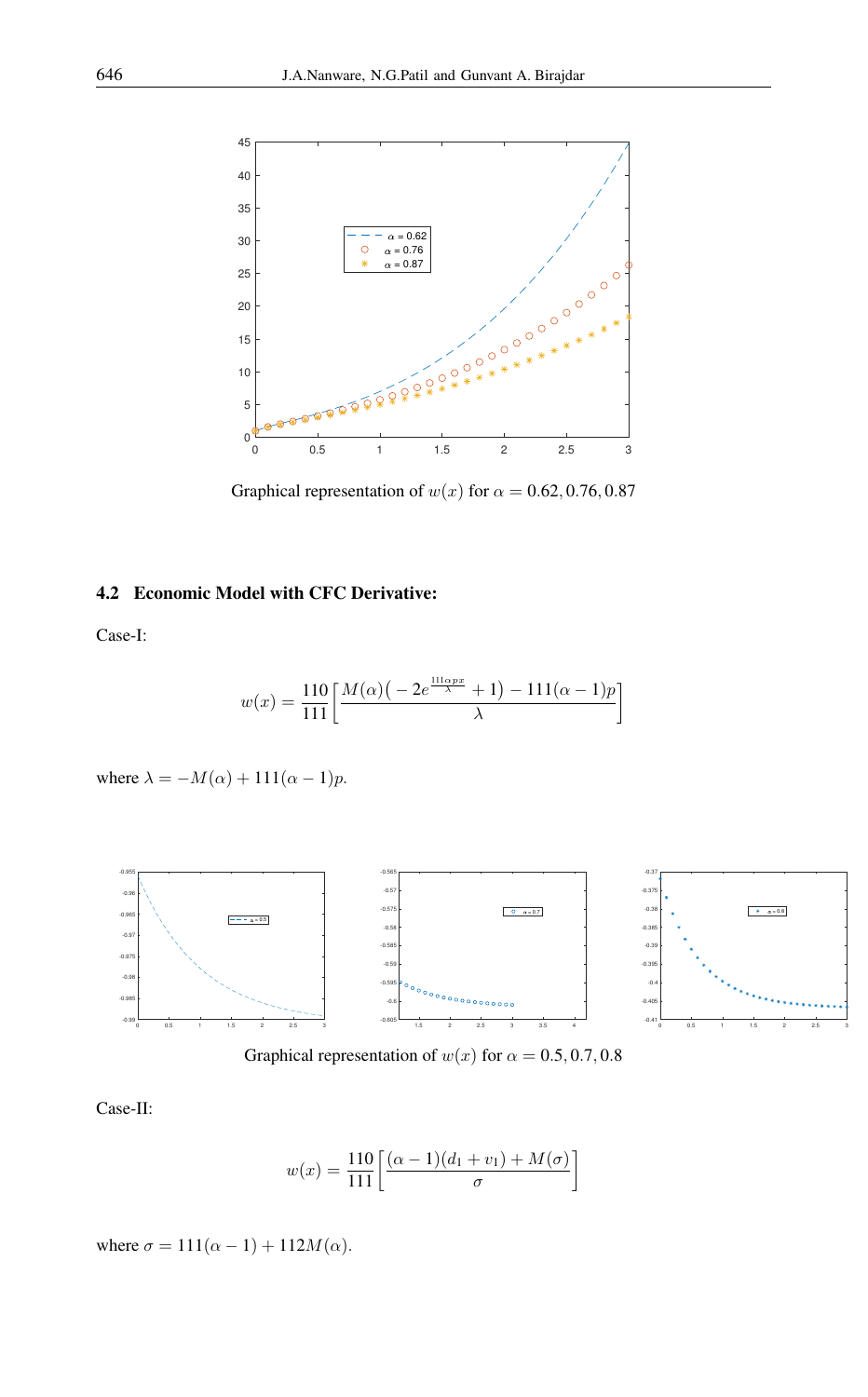

Graphical representation of  $w(x)$  for  $\alpha = 0.5, 0.7, 0.8$ 

## 4.3 Economic Model with ABC Derivative:

Case-I:

$$
w(x) = \frac{110B(\alpha)}{111B(\alpha) + 111(1 - \alpha)p} E_{\alpha}(-\delta x^{\alpha}) + \frac{110(1 - \alpha)p}{B(\alpha) + 111(1 - \alpha)p} E_{\alpha}(-\delta x^{\alpha}) + \frac{110}{111} \Big[ 1 - E_{\alpha}(-\delta x^{\alpha}) \Big]
$$

where  $\delta = \frac{111p\alpha}{B(\alpha)+111(1-\alpha)p}$ .



Graphical representation of  $w(x)$  for  $\alpha = 0.65, 0.75, 0.85$ 

Case-II:

$$
w(x) = \frac{110}{111} \frac{112B(\alpha)}{111(\alpha - 1) + 112B(\alpha)} E_{\alpha}(\Delta x^{\alpha}) - \frac{110B(\alpha - 1)}{111(\alpha - 1) + 112B(\alpha)} E_{\alpha}(\Delta x^{\alpha}) + \frac{110}{111} \frac{(\alpha - 1)}{\alpha} \left[ 1 - E_{\alpha}(\Delta x^{\alpha}) \right]
$$

where  $\Delta = \frac{111\alpha}{111(\alpha-1)+112B(\alpha)}$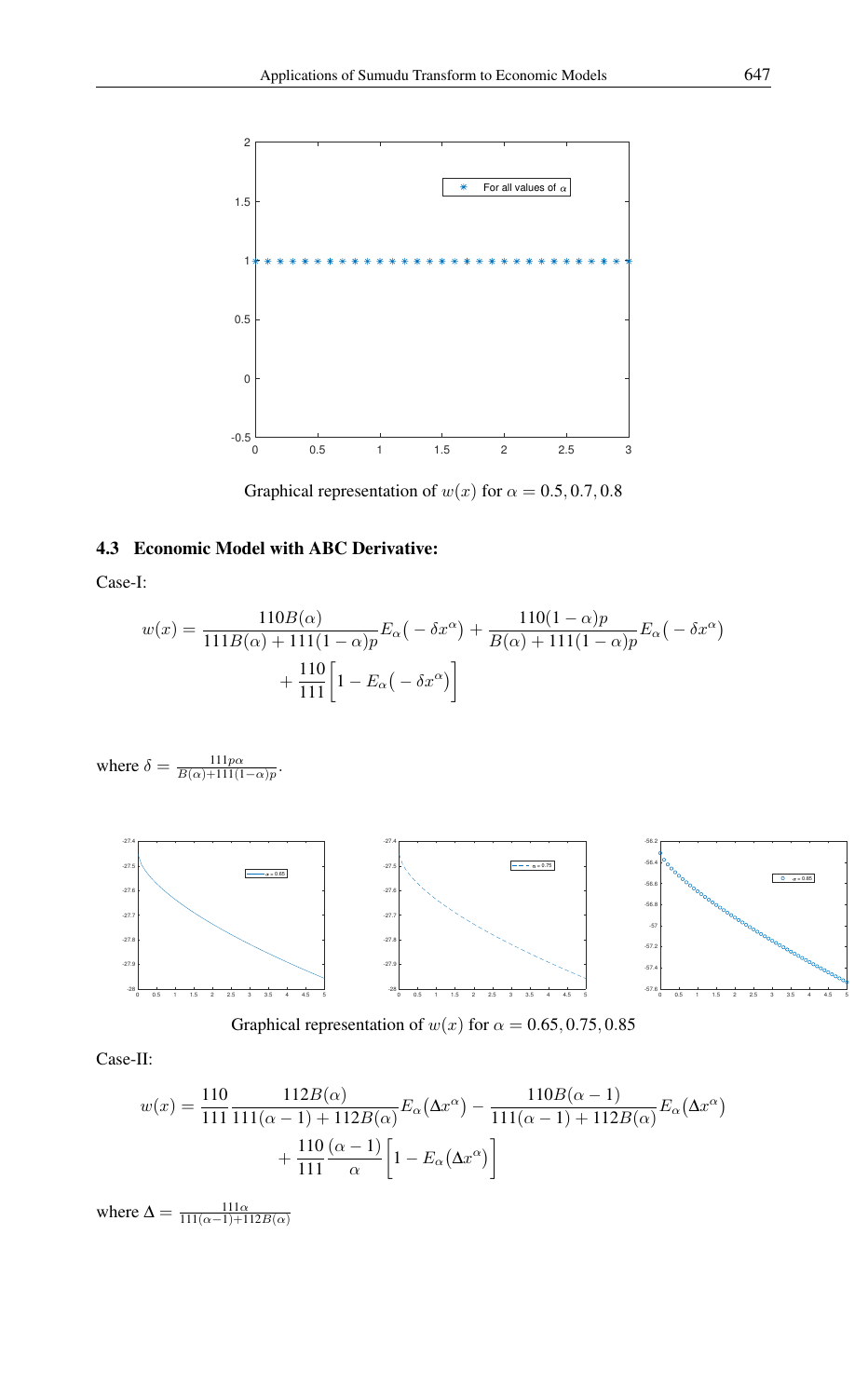

Graphical representation of  $w(x)$  for  $\alpha = 0.65, 0.75, 0.85$ 

It is observed that the price of goods remains stable if we do not expect role of agent and expect role of agent respectively in economic model with Caputo derivative and CFC derivative for any choice of  $\alpha$ . However price decreases in any case for all economic models except economic model involving CFC derivative.

### <span id="page-12-0"></span>References

- [1] T. Abdeljawad, Fractional Operators with Generalized Mittag-Leffler Kernels and their Iterated Differintegrals, *Chaos: Interdiscip J Nonlinear Sci* 29(2), 023102 (2019).
- <span id="page-12-14"></span>[2] B. Acay, E. Bas,and T. Abdeljawad, Fractional Economic Models Based on Market Equilibrium in the Frame of Different Type Kernels, *Chaos Solitons Fractals* 130, 109438 (2020).
- <span id="page-12-17"></span>[3] Ahmed Bokhari, Dumitru Baleanu, Rachid Belgacem: Application of Shehu transform to Atangana-Baleanu Derivative, *J. Math. Comput. Sci* 20, 101–107 (2020).
- <span id="page-12-5"></span>[4] A. Atangana, D. Baleanu, New Fractional Derivatives with Non-Local and Non-Singular Kernel: Theory and Application to Heat Transfer Model, *Therm, Sci.* 20(2), 763–769 (2016).
- <span id="page-12-7"></span>[5] M. Baloch, S. Iqbal, F. Sarwar, A. Rehman, The Relationship of Fractional Transform with Fractional Fourier, Mellin and Sumudu Transforms,*American Scientific Research Journal for Engineering, Technology and Sciences*,55(1), 11–16(2019).
- <span id="page-12-8"></span>[6] D. S. Bodkhe, S. K. Panchal, On Sumudu Transform of Fractional Dertivatives and Its Applications to Fractional Differential Equations, *Asian Journal Mathematics and Computer Research*, 11(1) 69– 77,(2016).
- <span id="page-12-13"></span>[7] E. Bas, R. Ozarslan, Real World Applications of Fractional Models by Atangana-Baleanu Fractional Derivative, *Chaos, Solitons Fract*, 116–121 (2018).
- <span id="page-12-4"></span>[8] M. Caputo, M. Fabrizio, A New Definition of Fractional Derivative without Singular Kernel, *Prog. Fract. Differ. Appl.*, 1(2) 1-–13 (2015).
- <span id="page-12-1"></span>[9] D. Cohen-Vernik, A. Pazgal, Price Adjustment Policy with Partial Refunds, *J. Retail.*, 93(4), 507—26 (2017).
- <span id="page-12-11"></span>[10] L. Debnath, D. Bhatta, Integral Transforms and Their Applications, Chapman and Hall/CRC, Taylor and Francis Group, New York, 2007.
- <span id="page-12-16"></span>[11] D. Baleanu, H. Mohammadi, S. Rezapour, A Fractional Differential Equation Model for the COVID-19 Transmission by Using the Caputo-Fabrizio Derivative,*Advances in Difference Equations*, 1–27 (2020).
- <span id="page-12-10"></span>[12] G. A. Birajdar, P. V. Dole and E. Franc Doungmo Goufo, Analytical Solution of ψ Fractional Initial Value Problems,*Progr. Fract. Differ. Appl*, to appear in 9(4), 2023, 1–11.
- <span id="page-12-15"></span>[13] P. Goswami, F.B.M. Belgacem, Solving Special Fractional Differential Equations by the Sumudu Transform, in Proceedings of the AIP Proceeding, Vienna,Austria,2012.
- <span id="page-12-6"></span>[14] J.A.Nanware, N.G.Patil, On Properties of α-Sumudu Transform and Applications, *Punjab University Journal of Mathematics*, 26(5), 2021, 1011–1020.
- <span id="page-12-3"></span>[15] I. Podlubny, Fractional Differential Equations; Academic Press: San Diego, CA, USA, 1999.
- [16] N. Sene, Mittag-Leffler Input Stability of Fractional Differential Equations and Its Applications, *Discr Contin Dyn Syst-S*, 636-–43 (2019).
- <span id="page-12-12"></span>[17] J. Singh, D. Kumar, D. Baleanu, On the Analysis of Fractional Diabetes Model with Exponential Law, *Adv. Diff. Equat.* 231, (2018).
- <span id="page-12-2"></span>[18] A. Takayama, Mathematical Economics, Cambridge University Press 1985.
- <span id="page-12-9"></span>[19] G.K.Watugula, Sumudu Transform-A New Integral Transform to Solve Differential Equations and Control Engineering Problems, *Int. J. Math. Educ. Sci. Technol.*, 24(1), 35–43, (1993).